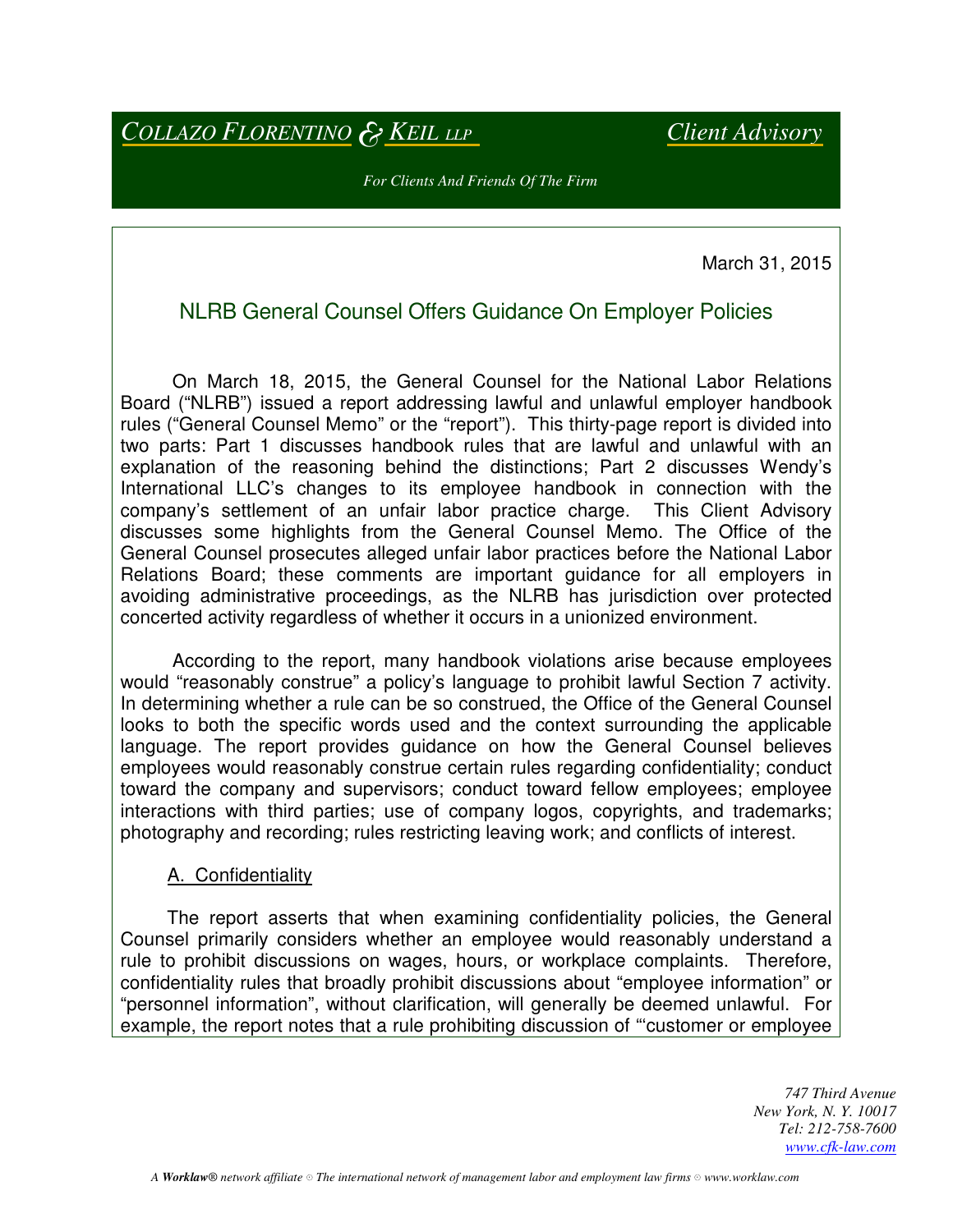information' outside of work, including 'phone numbers [and] addresses'" was invalid, due to the broad reference to "employee information" and blanket ban on discussing employee contact information, regardless of how employees obtained said information. (General Counsel Memo at 4). The General Counsel also pointed to other improperly broad restrictions that failed to clarify, either by language or context, that they did not restrict protected communications. For example, the rule that "[I]f something is not public information, you must not share it" could be reasonably understood to encompass such non-public information as wages, benefits, and other terms and conditions of employment, and was therefore unlawful. (General Counsel Memo at 5). Conversely, statements which do not define "confidential" in an overbroad manner may be lawful; for example, "Do not disclose confidential financial data, or other non-public proprietary company information. Do not share confidential information regarding business partners, vendors or customers." (General Counsel Memo at 6).

 Notably, in the settlement with Wendy's, a handbook provision stating that the handbook itself was "proprietary and confidential information" not to be shown to "unauthorized parties," was considered unlawful because such a rule barred employees from sharing a written description of many of their working conditions with union representatives and government agencies in violation of Section 8(a)(1). (General Counsel Memo at 20). The amended policy, approved by the General Counsel, "strictly limited" use of the handbook to Wendy's and its employees and prohibited the disclosure of the handbook to competitors. (General Counsel Memo at 26). Finally, the General Counsel emphasized that the context of a challenged rule is relevant to its interpretation and may compensate for overly broad language. For example, a rule prohibiting disclosure of all "information acquired in the course of one's work", when read in isolation, would be considered overbroad and unlawful; however, when read in the context of rules about conflicts of interest and compliance with SEC regulations and state and federal laws, the rule was reasonably understood to encompass customer credit cards, contracts, and trade secrets, not activity protected under the NLRA. (General Counsel Memo at 6).

### B. Conduct Toward The Company And Supervisors

 In examining policies regulating conduct toward management, the General Counsel observed that employees are able to exercise their Section 7 rights to "criticize or protest their employer's labor policies or treatment of employees", including doing so in a public forum. (General Counsel Memo at 7-8). Many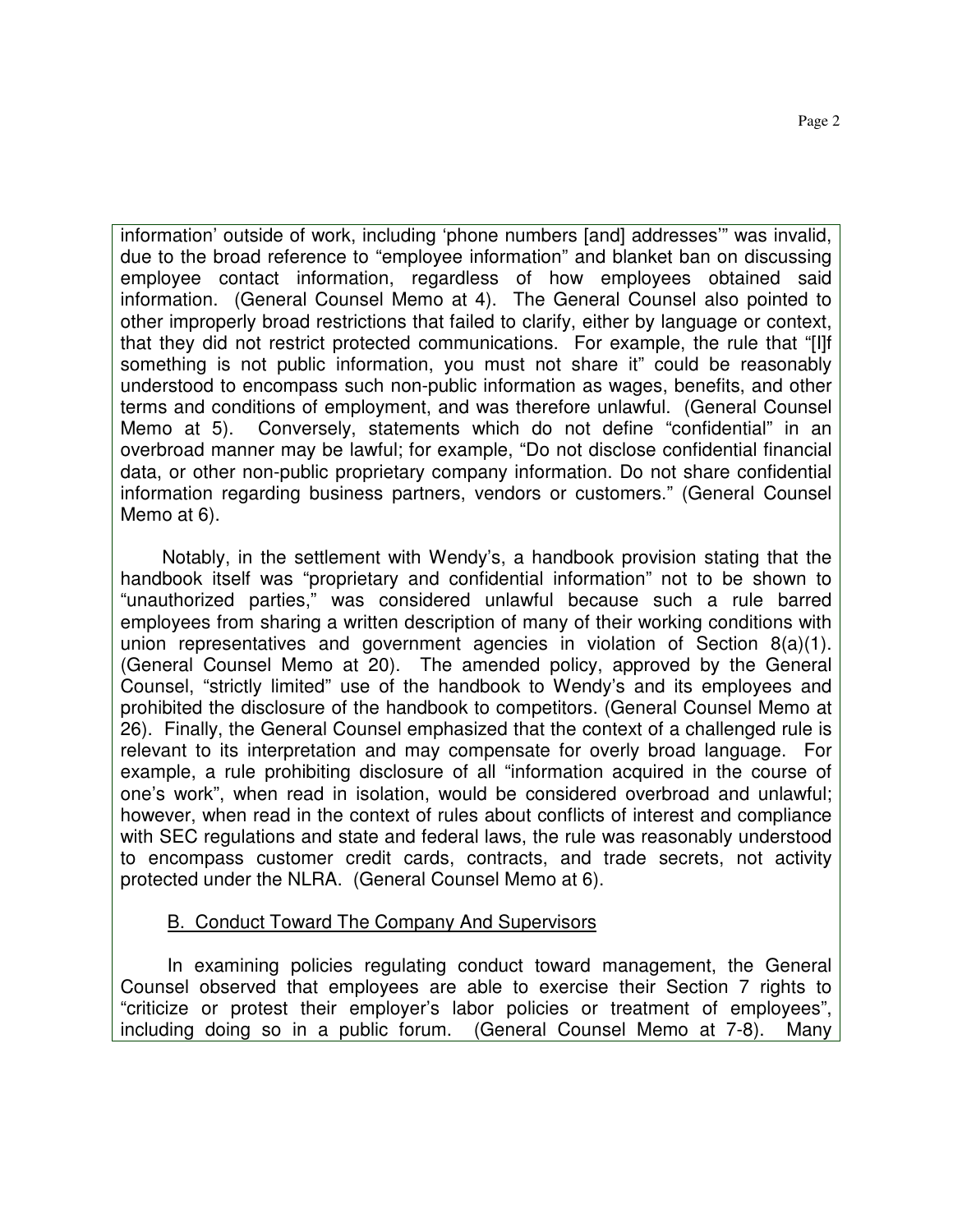employers are already aware that sweeping prohibitions against "disrespectful", "negative", "inappropriate" or "rude" conduct toward the company or management are usually unlawful, absent clarification, as are prohibitions on comments that could "damage the company or the company's reputation". The General Counsel Memo further asserts that rules prohibiting false or defamatory statements are only permissible if limited to "maliciously false" statements. Rules requiring employees to be respectful only to fellow employees, competitors, and clients are generally lawful, but tend to become unlawful if the company or management is added to that list. Employers may lawfully prohibit conduct that amounts to insubordination; however, employers must be careful that those rules do not also prohibit assertive or confrontational behavior that does not rise to the level of insubordination. For example, the General Counsel Memo opined that the following rule was unlawful: "Disrespectful conduct or insubordination, including, but not limited to, refusing to follow orders from a supervisor or a designated representative." (General Counsel Memo at 7-8). The General Counsel did, however, consider the following rule lawful, which the report said reflected the employer's legitimate expectation that employees work together in an atmosphere of civility: "Each employee is expected to work in a cooperative manner with management/supervision, coworkers, customers and vendors." (General Counsel Memo at 9).

### C. Conduct Toward Fellow Employees

 When considering rules governing conduct toward fellow employees, the General Counsel primarily attends to employees' ability to argue and debate one another about unions, management, and the terms and conditions of their employment. The Supreme Court has noted that these discussions do not lose their protection even if the discussions include "'intemperate, abusive and inaccurate statements." (General Counsel Memo at 10, quoting Linn v. United Plant Guards, 383 U.S. 53 (1966)). Therefore, rules that broadly prohibit "negative" or "inappropriate" discussions among employees, without additional clarification, will generally be read to prohibit Section 7 activity. For example, the General Counsel considered the following rule overbroad: "Do not make 'insulting, embarrassing, hurtful or abusive comments about other company employees online,' and 'avoid the use of offensive, derogatory, or prejudicial comments.'" Among other issues, the General Counsel Memo opined that employees would reasonably read the rule's prohibitions on offensive, derogatory, insulting, or embarrassing comments to limit their ability to honestly discuss protected concerted activity. (General Counsel Memo at 10). Conversely, a rule simply prohibiting "threatening, intimidating, coercing, or otherwise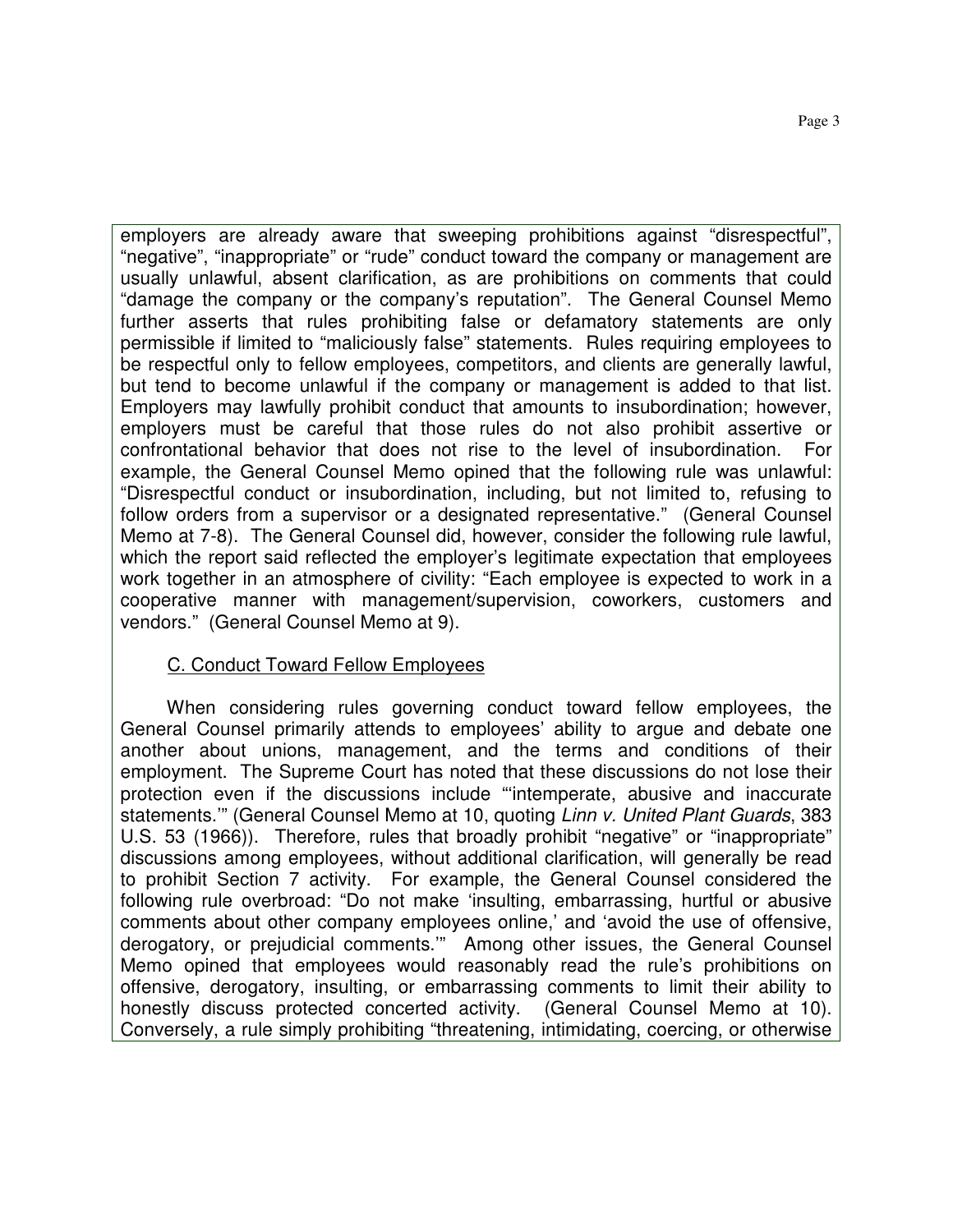interfering with the job performance of fellow employees or visitors" was found to be lawful.

## D. Employee Interactions With Third Parties

 Employees have the right under Section 7 of the NLRA to communicate with government agencies and the news media regarding their wages, benefits, and terms and conditions of employment. The report notes that the General Counsel frequently takes issue with media policies that the office believes reasonably can be read to prohibit protected communications with the media. For example, a rule stating that employees were not "authorized" to speak to the media about "company matters" was considered unlawful because "company matters" could be reasonably construed to encompass employment concerns and labor relations. (General Counsel Memo at 12). Rules regarding blogging are subject to similar scrutiny. For example, the following provisions of the Wendy's handbook were considered unlawful: a prohibition on e-mailing, posting, commenting, or blogging anonymously and a prohibition on creating "a blog or online group related to your job without the advance approval of Legal and Communications." The report asserts that "[r]equiring employees to publicly self-identify in order to participate in protected activity imposes an unwarranted burden on Section 7 rights". The report also asserts that employees are entitled to discuss their terms and conditions of employment in blogs and online groups, and that requiring prior authorization by the employer chills Section 7 activity. (General Counsel Memo at 22). Instead, the revised handbook required company pre-approval for blogs or groups related to Wendy's, except for blogs or discussions involving "wages, benefits, or other terms and conditions of employment, or protected concerted activity". (General Counsel Memo at 27).

# E. Use of Company Logos, Copyrights, and Trademarks

 Employees may engage in protected fair use of certain of an employer's intellectual property; specifically, employees have the right to use a company's name and logo on picket signs and other protest material. Therefore, rules requiring employees to receive permission before utilizing "other people's property" or "Company logos and trademarks" in social media are generally overbroad and unlawful. (General Counsel Memo at 14-15). However, rules requiring employees to respect intellectual property laws, but permitting fair use are lawful, such as the following: "DO respect the laws regarding copyrights, trademarks, rights of publicity and other third-party rights. To minimize the risk of a copyright violation, you should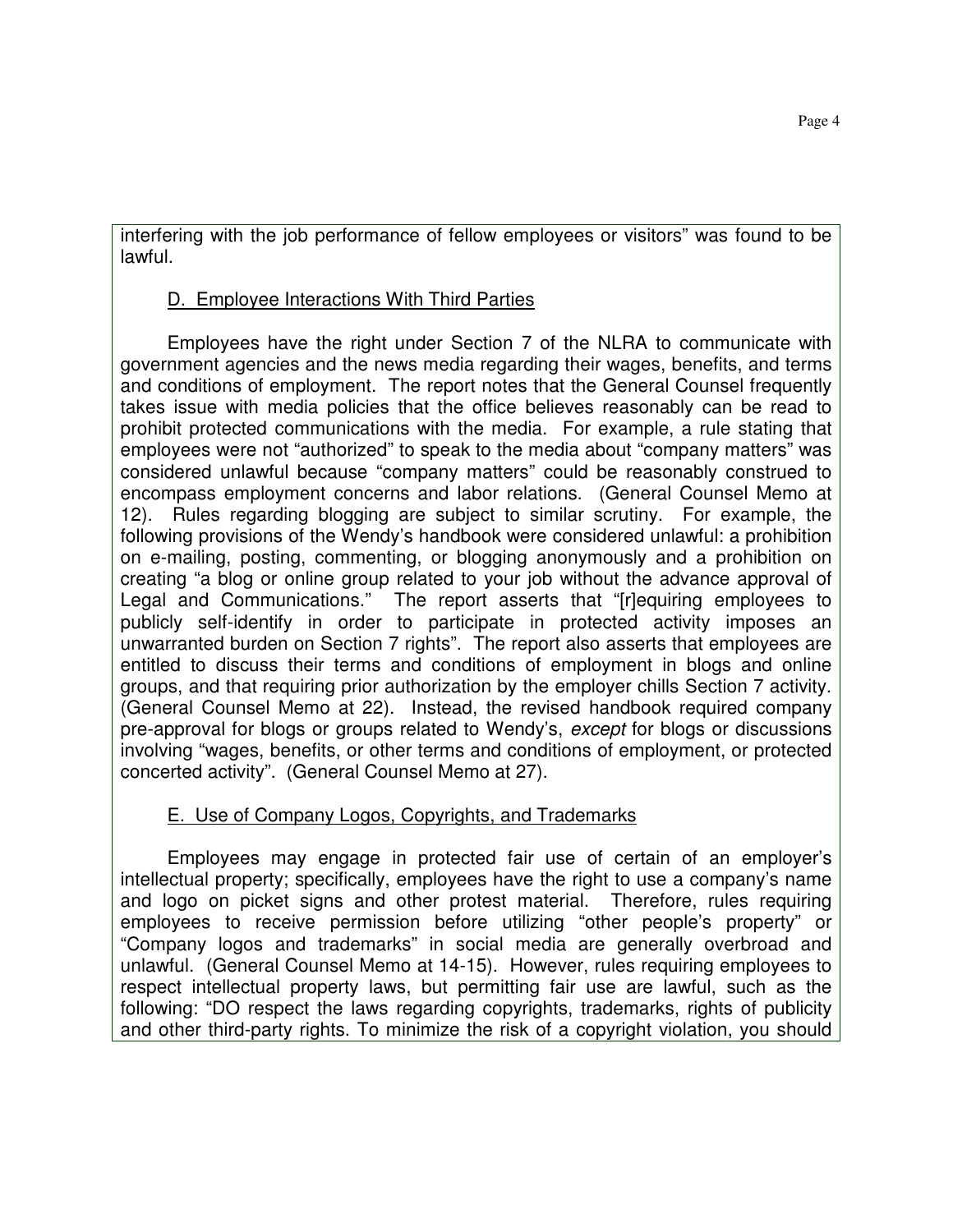provide references to the source(s) of information you use and accurately cite copyrighted works you identify in your online communications. Do not infringe on [Employer] logos, brand names, taglines, slogans, or other trademarks." (General Counsel Memo at 15).

## F. Photography and Recording

 The General Counsel has expressed concern about limitations on employees' rights to use personal cameras or recording devices to take pictures or recordings on non-work time to document health and safety violations or other protected concerted activity. Therefore, complete bans on the use or possession of personal electronic equipment on company property or blanket prohibitions on the "taking [of] unauthorized picture or video on company property" are generally overbroad and unlawful. (General Counsel Memo at 16). However, where the employer has a strong, well-understood privacy interest (such as prohibiting all photography in response to a breach of patient privacy), the Board has found that employees would not reasonably understand such a rule to limit pictures for protected concerted purposes.

## G. Rules Restricting Leaving Work

 According to the General Counsel memo, "[o]ne of the most fundamental rights employees have under Section 7 of the [National Labor Relations] Act is the right to go on strike." Therefore, rules that discuss when employees can leave work will generally be unlawful if they can reasonably be read to forbid protected strikes and walkouts. Rules normally will be found to violate the NLRA when they use words such as "walkouts" or "disruptions" (e.g. "'Walking off the job . . .' is prohibited."). (General Counsel Memo at 17). Absent such terms, rules prohibiting employees from leaving company property during work time without permission will not be reasonably read to encompass strikes.

### H. Conflicts of Interest

 The General Counsel Memo notes that employees may engage in protected concerted activity, even if that activity conflicts with the employer's interests. As a result, an employer's conflict-of-interest policy will be found unlawful if it can be reasonably read to prohibit activities like boycotts, picketing, and soliciting support for a union during non-work time. For example, the Wendy's policy stated that "Because